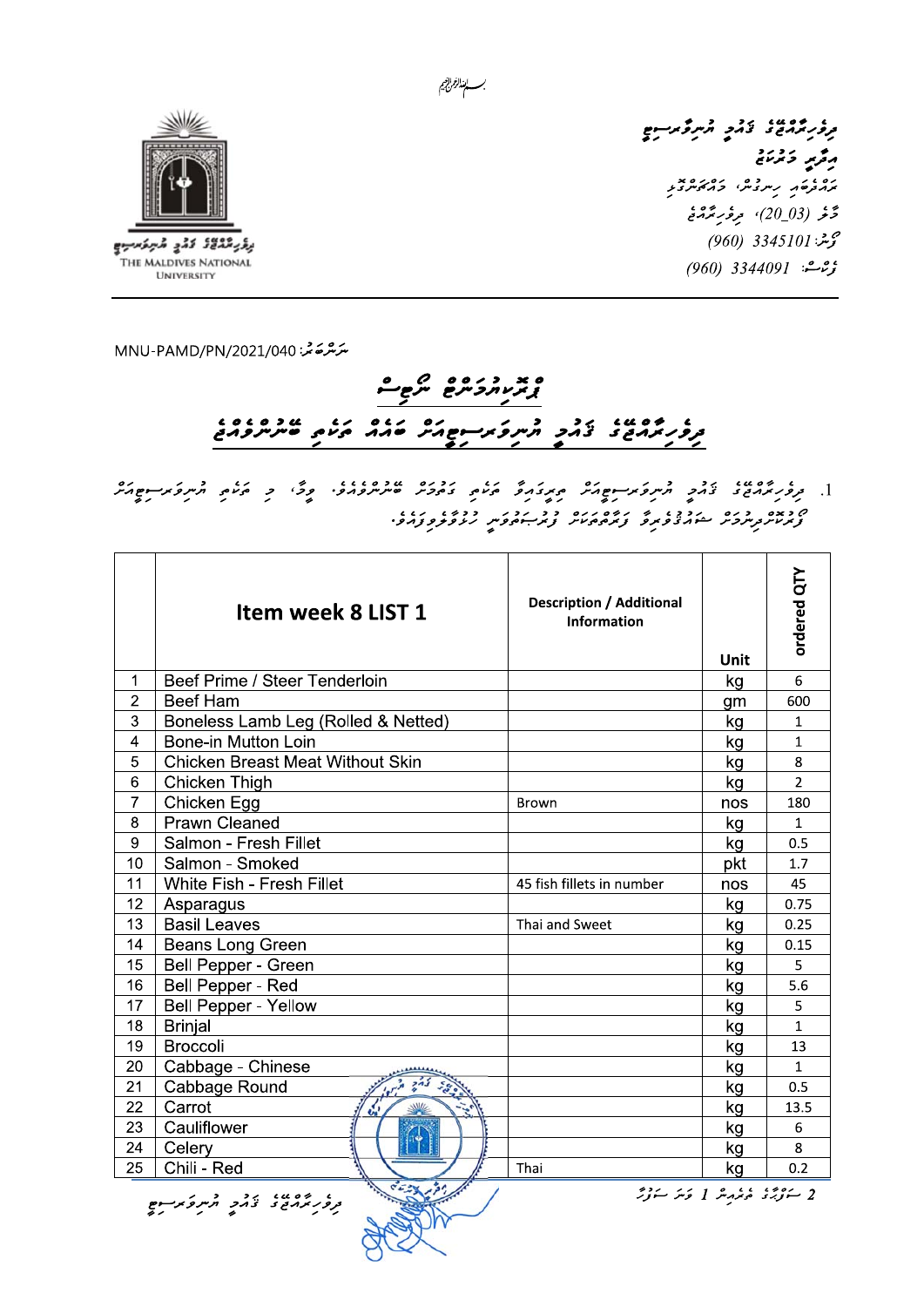| 27<br>Fennel<br>kg<br>0.6<br>28<br>French Bean<br>kg<br>0.8<br><b>Fresh Rocket Leaves</b><br>29<br>0.2<br>kg<br>30<br><b>Fresh Basil</b><br>0.4<br>kg<br><b>Fresh Chervils</b><br>31<br>0.025<br>kg<br><b>Fresh Chives</b><br>32<br>kg<br>0.055<br>33<br><b>Fresh Dill</b><br>0.525<br>kg<br>34<br>Fresh Italian Parsley<br>Flat<br>kg<br>0.1<br>35<br>Fresh Oregano<br>0.5<br>kg<br>Fresh Rosemary<br>36<br>0.5<br>kg<br>37<br>Fresh Tarragon<br>0.58<br>kg<br>Fresh Thyme<br>38<br>kg<br>0.1<br>Galangal<br>39<br>kg<br>0.5<br>Garlic<br>40<br>2.5<br>kg<br>Ginger<br>41<br>$\overline{2}$<br>kg<br>9<br>42<br>Leeks<br>kg<br>43<br>Lemon<br>45<br>nos<br>44<br><b>Lemon Grass</b><br>0.2<br>kg<br>45<br>Lettuce Iceberg<br>1.5<br>kg<br>Lettuce Romaine<br>46<br>0.5<br>kg<br>6<br>47<br>Lime<br>kg<br>48<br><b>Lime Leaves</b><br>bdl<br>$\overline{2}$<br>49<br><b>Mint Leaves</b><br>1.6<br>kg<br><b>Mushroom Button Fresh</b><br>50<br>2.7<br>kg<br>Mushroom Shitake<br>51<br>$\overline{3}$<br>pkt<br>52<br>11<br>Onion<br>kg<br><b>Onion Red</b><br>53<br>$\overline{4}$<br>kg<br>54<br><b>Onion White</b><br>$\overline{2}$<br>kg<br>55<br><b>Onion Spring</b><br>0.9<br>kg<br>56<br>Pak Choy<br>$\mathbf{1}$<br>kg<br>Parsley<br>57<br>0.45<br>kg<br>Potato - Baby<br>58<br>1.5<br>kg<br>59<br>Potato Sweet all color<br>1.3<br>kg<br>Orange<br>60<br>Potatoes<br>kg<br>9<br>$\overline{7}$<br>Pumpkin Butternut<br>61<br>kg<br>62<br>Radish - Baby<br>0.1<br>kg<br><b>Shallots</b><br>63<br>0.5<br>kg<br>Spinach Baby<br>64<br>kg<br>2.5<br><b>Sweet Potato</b><br>65<br>kg<br>4<br>Tomato<br>66<br>6<br>kg<br>67<br>Tomato - Cherry Red<br>0.75<br>Red and Yellow<br>kg<br><b>Tomato Beef</b><br>68<br>$\overline{4}$<br>kg<br><b>Tomato Roma</b><br>69<br>5.25<br>kg<br>Zucchini Yellow<br>70<br>kg<br>$\mathbf{1}$<br>71<br>Aubergine<br>9.5<br>kg<br>72<br><b>Beetroot</b><br>kg<br>$\mathbf{1}$<br>73<br>Frozen Corn Kernel<br>$\mathbf{1}$<br>1Kg Packet<br>pkt<br>74<br>Frozen Green Peas<br>$\overline{2}$<br>800g Packet<br>pkt<br>75<br>Apple - Green<br>18<br>nos<br>Apple - Red<br>76<br>28<br>nos<br>Banana - Local<br>77<br>kg<br>2.5<br>$\frac{2}{2}$ | 26 | Cucumber - Lebanese | kg | 2.5 |
|----------------------------------------------------------------------------------------------------------------------------------------------------------------------------------------------------------------------------------------------------------------------------------------------------------------------------------------------------------------------------------------------------------------------------------------------------------------------------------------------------------------------------------------------------------------------------------------------------------------------------------------------------------------------------------------------------------------------------------------------------------------------------------------------------------------------------------------------------------------------------------------------------------------------------------------------------------------------------------------------------------------------------------------------------------------------------------------------------------------------------------------------------------------------------------------------------------------------------------------------------------------------------------------------------------------------------------------------------------------------------------------------------------------------------------------------------------------------------------------------------------------------------------------------------------------------------------------------------------------------------------------------------------------------------------------------------------------------------------------------------------------------------------------------------------------------------------------------------------------------------------------------------------------------------------------------------------------------------------------------------------------------------------------------------------------------------------------------------------------------------------------------------------------------------------|----|---------------------|----|-----|
|                                                                                                                                                                                                                                                                                                                                                                                                                                                                                                                                                                                                                                                                                                                                                                                                                                                                                                                                                                                                                                                                                                                                                                                                                                                                                                                                                                                                                                                                                                                                                                                                                                                                                                                                                                                                                                                                                                                                                                                                                                                                                                                                                                                  |    |                     |    |     |
|                                                                                                                                                                                                                                                                                                                                                                                                                                                                                                                                                                                                                                                                                                                                                                                                                                                                                                                                                                                                                                                                                                                                                                                                                                                                                                                                                                                                                                                                                                                                                                                                                                                                                                                                                                                                                                                                                                                                                                                                                                                                                                                                                                                  |    |                     |    |     |
|                                                                                                                                                                                                                                                                                                                                                                                                                                                                                                                                                                                                                                                                                                                                                                                                                                                                                                                                                                                                                                                                                                                                                                                                                                                                                                                                                                                                                                                                                                                                                                                                                                                                                                                                                                                                                                                                                                                                                                                                                                                                                                                                                                                  |    |                     |    |     |
|                                                                                                                                                                                                                                                                                                                                                                                                                                                                                                                                                                                                                                                                                                                                                                                                                                                                                                                                                                                                                                                                                                                                                                                                                                                                                                                                                                                                                                                                                                                                                                                                                                                                                                                                                                                                                                                                                                                                                                                                                                                                                                                                                                                  |    |                     |    |     |
|                                                                                                                                                                                                                                                                                                                                                                                                                                                                                                                                                                                                                                                                                                                                                                                                                                                                                                                                                                                                                                                                                                                                                                                                                                                                                                                                                                                                                                                                                                                                                                                                                                                                                                                                                                                                                                                                                                                                                                                                                                                                                                                                                                                  |    |                     |    |     |
|                                                                                                                                                                                                                                                                                                                                                                                                                                                                                                                                                                                                                                                                                                                                                                                                                                                                                                                                                                                                                                                                                                                                                                                                                                                                                                                                                                                                                                                                                                                                                                                                                                                                                                                                                                                                                                                                                                                                                                                                                                                                                                                                                                                  |    |                     |    |     |
|                                                                                                                                                                                                                                                                                                                                                                                                                                                                                                                                                                                                                                                                                                                                                                                                                                                                                                                                                                                                                                                                                                                                                                                                                                                                                                                                                                                                                                                                                                                                                                                                                                                                                                                                                                                                                                                                                                                                                                                                                                                                                                                                                                                  |    |                     |    |     |
|                                                                                                                                                                                                                                                                                                                                                                                                                                                                                                                                                                                                                                                                                                                                                                                                                                                                                                                                                                                                                                                                                                                                                                                                                                                                                                                                                                                                                                                                                                                                                                                                                                                                                                                                                                                                                                                                                                                                                                                                                                                                                                                                                                                  |    |                     |    |     |
|                                                                                                                                                                                                                                                                                                                                                                                                                                                                                                                                                                                                                                                                                                                                                                                                                                                                                                                                                                                                                                                                                                                                                                                                                                                                                                                                                                                                                                                                                                                                                                                                                                                                                                                                                                                                                                                                                                                                                                                                                                                                                                                                                                                  |    |                     |    |     |
|                                                                                                                                                                                                                                                                                                                                                                                                                                                                                                                                                                                                                                                                                                                                                                                                                                                                                                                                                                                                                                                                                                                                                                                                                                                                                                                                                                                                                                                                                                                                                                                                                                                                                                                                                                                                                                                                                                                                                                                                                                                                                                                                                                                  |    |                     |    |     |
|                                                                                                                                                                                                                                                                                                                                                                                                                                                                                                                                                                                                                                                                                                                                                                                                                                                                                                                                                                                                                                                                                                                                                                                                                                                                                                                                                                                                                                                                                                                                                                                                                                                                                                                                                                                                                                                                                                                                                                                                                                                                                                                                                                                  |    |                     |    |     |
|                                                                                                                                                                                                                                                                                                                                                                                                                                                                                                                                                                                                                                                                                                                                                                                                                                                                                                                                                                                                                                                                                                                                                                                                                                                                                                                                                                                                                                                                                                                                                                                                                                                                                                                                                                                                                                                                                                                                                                                                                                                                                                                                                                                  |    |                     |    |     |
|                                                                                                                                                                                                                                                                                                                                                                                                                                                                                                                                                                                                                                                                                                                                                                                                                                                                                                                                                                                                                                                                                                                                                                                                                                                                                                                                                                                                                                                                                                                                                                                                                                                                                                                                                                                                                                                                                                                                                                                                                                                                                                                                                                                  |    |                     |    |     |
|                                                                                                                                                                                                                                                                                                                                                                                                                                                                                                                                                                                                                                                                                                                                                                                                                                                                                                                                                                                                                                                                                                                                                                                                                                                                                                                                                                                                                                                                                                                                                                                                                                                                                                                                                                                                                                                                                                                                                                                                                                                                                                                                                                                  |    |                     |    |     |
|                                                                                                                                                                                                                                                                                                                                                                                                                                                                                                                                                                                                                                                                                                                                                                                                                                                                                                                                                                                                                                                                                                                                                                                                                                                                                                                                                                                                                                                                                                                                                                                                                                                                                                                                                                                                                                                                                                                                                                                                                                                                                                                                                                                  |    |                     |    |     |
|                                                                                                                                                                                                                                                                                                                                                                                                                                                                                                                                                                                                                                                                                                                                                                                                                                                                                                                                                                                                                                                                                                                                                                                                                                                                                                                                                                                                                                                                                                                                                                                                                                                                                                                                                                                                                                                                                                                                                                                                                                                                                                                                                                                  |    |                     |    |     |
|                                                                                                                                                                                                                                                                                                                                                                                                                                                                                                                                                                                                                                                                                                                                                                                                                                                                                                                                                                                                                                                                                                                                                                                                                                                                                                                                                                                                                                                                                                                                                                                                                                                                                                                                                                                                                                                                                                                                                                                                                                                                                                                                                                                  |    |                     |    |     |
|                                                                                                                                                                                                                                                                                                                                                                                                                                                                                                                                                                                                                                                                                                                                                                                                                                                                                                                                                                                                                                                                                                                                                                                                                                                                                                                                                                                                                                                                                                                                                                                                                                                                                                                                                                                                                                                                                                                                                                                                                                                                                                                                                                                  |    |                     |    |     |
|                                                                                                                                                                                                                                                                                                                                                                                                                                                                                                                                                                                                                                                                                                                                                                                                                                                                                                                                                                                                                                                                                                                                                                                                                                                                                                                                                                                                                                                                                                                                                                                                                                                                                                                                                                                                                                                                                                                                                                                                                                                                                                                                                                                  |    |                     |    |     |
|                                                                                                                                                                                                                                                                                                                                                                                                                                                                                                                                                                                                                                                                                                                                                                                                                                                                                                                                                                                                                                                                                                                                                                                                                                                                                                                                                                                                                                                                                                                                                                                                                                                                                                                                                                                                                                                                                                                                                                                                                                                                                                                                                                                  |    |                     |    |     |
|                                                                                                                                                                                                                                                                                                                                                                                                                                                                                                                                                                                                                                                                                                                                                                                                                                                                                                                                                                                                                                                                                                                                                                                                                                                                                                                                                                                                                                                                                                                                                                                                                                                                                                                                                                                                                                                                                                                                                                                                                                                                                                                                                                                  |    |                     |    |     |
|                                                                                                                                                                                                                                                                                                                                                                                                                                                                                                                                                                                                                                                                                                                                                                                                                                                                                                                                                                                                                                                                                                                                                                                                                                                                                                                                                                                                                                                                                                                                                                                                                                                                                                                                                                                                                                                                                                                                                                                                                                                                                                                                                                                  |    |                     |    |     |
|                                                                                                                                                                                                                                                                                                                                                                                                                                                                                                                                                                                                                                                                                                                                                                                                                                                                                                                                                                                                                                                                                                                                                                                                                                                                                                                                                                                                                                                                                                                                                                                                                                                                                                                                                                                                                                                                                                                                                                                                                                                                                                                                                                                  |    |                     |    |     |
|                                                                                                                                                                                                                                                                                                                                                                                                                                                                                                                                                                                                                                                                                                                                                                                                                                                                                                                                                                                                                                                                                                                                                                                                                                                                                                                                                                                                                                                                                                                                                                                                                                                                                                                                                                                                                                                                                                                                                                                                                                                                                                                                                                                  |    |                     |    |     |
|                                                                                                                                                                                                                                                                                                                                                                                                                                                                                                                                                                                                                                                                                                                                                                                                                                                                                                                                                                                                                                                                                                                                                                                                                                                                                                                                                                                                                                                                                                                                                                                                                                                                                                                                                                                                                                                                                                                                                                                                                                                                                                                                                                                  |    |                     |    |     |
|                                                                                                                                                                                                                                                                                                                                                                                                                                                                                                                                                                                                                                                                                                                                                                                                                                                                                                                                                                                                                                                                                                                                                                                                                                                                                                                                                                                                                                                                                                                                                                                                                                                                                                                                                                                                                                                                                                                                                                                                                                                                                                                                                                                  |    |                     |    |     |
|                                                                                                                                                                                                                                                                                                                                                                                                                                                                                                                                                                                                                                                                                                                                                                                                                                                                                                                                                                                                                                                                                                                                                                                                                                                                                                                                                                                                                                                                                                                                                                                                                                                                                                                                                                                                                                                                                                                                                                                                                                                                                                                                                                                  |    |                     |    |     |
|                                                                                                                                                                                                                                                                                                                                                                                                                                                                                                                                                                                                                                                                                                                                                                                                                                                                                                                                                                                                                                                                                                                                                                                                                                                                                                                                                                                                                                                                                                                                                                                                                                                                                                                                                                                                                                                                                                                                                                                                                                                                                                                                                                                  |    |                     |    |     |
|                                                                                                                                                                                                                                                                                                                                                                                                                                                                                                                                                                                                                                                                                                                                                                                                                                                                                                                                                                                                                                                                                                                                                                                                                                                                                                                                                                                                                                                                                                                                                                                                                                                                                                                                                                                                                                                                                                                                                                                                                                                                                                                                                                                  |    |                     |    |     |
|                                                                                                                                                                                                                                                                                                                                                                                                                                                                                                                                                                                                                                                                                                                                                                                                                                                                                                                                                                                                                                                                                                                                                                                                                                                                                                                                                                                                                                                                                                                                                                                                                                                                                                                                                                                                                                                                                                                                                                                                                                                                                                                                                                                  |    |                     |    |     |
|                                                                                                                                                                                                                                                                                                                                                                                                                                                                                                                                                                                                                                                                                                                                                                                                                                                                                                                                                                                                                                                                                                                                                                                                                                                                                                                                                                                                                                                                                                                                                                                                                                                                                                                                                                                                                                                                                                                                                                                                                                                                                                                                                                                  |    |                     |    |     |
|                                                                                                                                                                                                                                                                                                                                                                                                                                                                                                                                                                                                                                                                                                                                                                                                                                                                                                                                                                                                                                                                                                                                                                                                                                                                                                                                                                                                                                                                                                                                                                                                                                                                                                                                                                                                                                                                                                                                                                                                                                                                                                                                                                                  |    |                     |    |     |
|                                                                                                                                                                                                                                                                                                                                                                                                                                                                                                                                                                                                                                                                                                                                                                                                                                                                                                                                                                                                                                                                                                                                                                                                                                                                                                                                                                                                                                                                                                                                                                                                                                                                                                                                                                                                                                                                                                                                                                                                                                                                                                                                                                                  |    |                     |    |     |
|                                                                                                                                                                                                                                                                                                                                                                                                                                                                                                                                                                                                                                                                                                                                                                                                                                                                                                                                                                                                                                                                                                                                                                                                                                                                                                                                                                                                                                                                                                                                                                                                                                                                                                                                                                                                                                                                                                                                                                                                                                                                                                                                                                                  |    |                     |    |     |
|                                                                                                                                                                                                                                                                                                                                                                                                                                                                                                                                                                                                                                                                                                                                                                                                                                                                                                                                                                                                                                                                                                                                                                                                                                                                                                                                                                                                                                                                                                                                                                                                                                                                                                                                                                                                                                                                                                                                                                                                                                                                                                                                                                                  |    |                     |    |     |
|                                                                                                                                                                                                                                                                                                                                                                                                                                                                                                                                                                                                                                                                                                                                                                                                                                                                                                                                                                                                                                                                                                                                                                                                                                                                                                                                                                                                                                                                                                                                                                                                                                                                                                                                                                                                                                                                                                                                                                                                                                                                                                                                                                                  |    |                     |    |     |
|                                                                                                                                                                                                                                                                                                                                                                                                                                                                                                                                                                                                                                                                                                                                                                                                                                                                                                                                                                                                                                                                                                                                                                                                                                                                                                                                                                                                                                                                                                                                                                                                                                                                                                                                                                                                                                                                                                                                                                                                                                                                                                                                                                                  |    |                     |    |     |
|                                                                                                                                                                                                                                                                                                                                                                                                                                                                                                                                                                                                                                                                                                                                                                                                                                                                                                                                                                                                                                                                                                                                                                                                                                                                                                                                                                                                                                                                                                                                                                                                                                                                                                                                                                                                                                                                                                                                                                                                                                                                                                                                                                                  |    |                     |    |     |
|                                                                                                                                                                                                                                                                                                                                                                                                                                                                                                                                                                                                                                                                                                                                                                                                                                                                                                                                                                                                                                                                                                                                                                                                                                                                                                                                                                                                                                                                                                                                                                                                                                                                                                                                                                                                                                                                                                                                                                                                                                                                                                                                                                                  |    |                     |    |     |
|                                                                                                                                                                                                                                                                                                                                                                                                                                                                                                                                                                                                                                                                                                                                                                                                                                                                                                                                                                                                                                                                                                                                                                                                                                                                                                                                                                                                                                                                                                                                                                                                                                                                                                                                                                                                                                                                                                                                                                                                                                                                                                                                                                                  |    |                     |    |     |
|                                                                                                                                                                                                                                                                                                                                                                                                                                                                                                                                                                                                                                                                                                                                                                                                                                                                                                                                                                                                                                                                                                                                                                                                                                                                                                                                                                                                                                                                                                                                                                                                                                                                                                                                                                                                                                                                                                                                                                                                                                                                                                                                                                                  |    |                     |    |     |
|                                                                                                                                                                                                                                                                                                                                                                                                                                                                                                                                                                                                                                                                                                                                                                                                                                                                                                                                                                                                                                                                                                                                                                                                                                                                                                                                                                                                                                                                                                                                                                                                                                                                                                                                                                                                                                                                                                                                                                                                                                                                                                                                                                                  |    |                     |    |     |
|                                                                                                                                                                                                                                                                                                                                                                                                                                                                                                                                                                                                                                                                                                                                                                                                                                                                                                                                                                                                                                                                                                                                                                                                                                                                                                                                                                                                                                                                                                                                                                                                                                                                                                                                                                                                                                                                                                                                                                                                                                                                                                                                                                                  |    |                     |    |     |
|                                                                                                                                                                                                                                                                                                                                                                                                                                                                                                                                                                                                                                                                                                                                                                                                                                                                                                                                                                                                                                                                                                                                                                                                                                                                                                                                                                                                                                                                                                                                                                                                                                                                                                                                                                                                                                                                                                                                                                                                                                                                                                                                                                                  |    |                     |    |     |
|                                                                                                                                                                                                                                                                                                                                                                                                                                                                                                                                                                                                                                                                                                                                                                                                                                                                                                                                                                                                                                                                                                                                                                                                                                                                                                                                                                                                                                                                                                                                                                                                                                                                                                                                                                                                                                                                                                                                                                                                                                                                                                                                                                                  |    |                     |    |     |
|                                                                                                                                                                                                                                                                                                                                                                                                                                                                                                                                                                                                                                                                                                                                                                                                                                                                                                                                                                                                                                                                                                                                                                                                                                                                                                                                                                                                                                                                                                                                                                                                                                                                                                                                                                                                                                                                                                                                                                                                                                                                                                                                                                                  |    |                     |    |     |
|                                                                                                                                                                                                                                                                                                                                                                                                                                                                                                                                                                                                                                                                                                                                                                                                                                                                                                                                                                                                                                                                                                                                                                                                                                                                                                                                                                                                                                                                                                                                                                                                                                                                                                                                                                                                                                                                                                                                                                                                                                                                                                                                                                                  |    |                     |    |     |
|                                                                                                                                                                                                                                                                                                                                                                                                                                                                                                                                                                                                                                                                                                                                                                                                                                                                                                                                                                                                                                                                                                                                                                                                                                                                                                                                                                                                                                                                                                                                                                                                                                                                                                                                                                                                                                                                                                                                                                                                                                                                                                                                                                                  |    |                     |    |     |
|                                                                                                                                                                                                                                                                                                                                                                                                                                                                                                                                                                                                                                                                                                                                                                                                                                                                                                                                                                                                                                                                                                                                                                                                                                                                                                                                                                                                                                                                                                                                                                                                                                                                                                                                                                                                                                                                                                                                                                                                                                                                                                                                                                                  |    |                     |    |     |
|                                                                                                                                                                                                                                                                                                                                                                                                                                                                                                                                                                                                                                                                                                                                                                                                                                                                                                                                                                                                                                                                                                                                                                                                                                                                                                                                                                                                                                                                                                                                                                                                                                                                                                                                                                                                                                                                                                                                                                                                                                                                                                                                                                                  |    |                     |    |     |
|                                                                                                                                                                                                                                                                                                                                                                                                                                                                                                                                                                                                                                                                                                                                                                                                                                                                                                                                                                                                                                                                                                                                                                                                                                                                                                                                                                                                                                                                                                                                                                                                                                                                                                                                                                                                                                                                                                                                                                                                                                                                                                                                                                                  |    |                     |    |     |

3525 13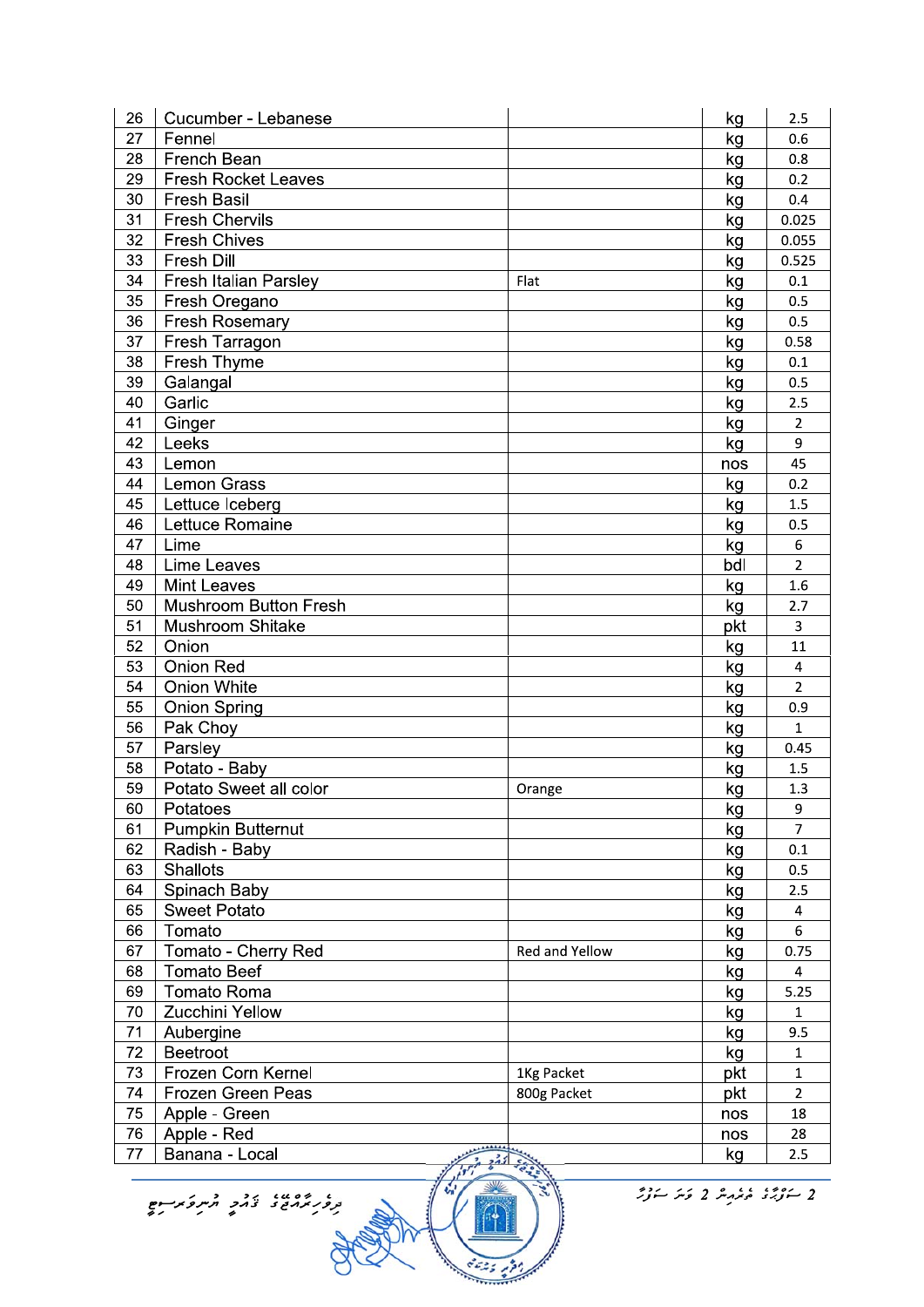| 78 | Blackberry                 |                  | pkt | 3              |
|----|----------------------------|------------------|-----|----------------|
| 79 | Blueberry                  |                  | pkt | 3              |
| 80 | Kiwi Fruit                 |                  | kg  | 0.5            |
| 81 | Pear - Green               |                  | nos | 10             |
| 82 | <b>Gelatin Powder</b>      |                  | kg  | 0.12           |
| 83 | <b>Nut Almond Flake</b>    |                  | kg  | 0.3            |
| 84 | Dark Chocolate - Callebaut |                  | kg  | 0.4            |
| 85 | Milk Chocolate - Callebaut |                  | kg  | 0.4            |
| 86 | Vanilla Pod                |                  | kg  | 0.02           |
| 87 | Fresh Orange Juice         | Graninni (Small) | ltr | $\overline{2}$ |
| 88 | Full cream milk            | Arla/Puck        | pkt | 6              |
| 89 | Whipping cream Elle & Vire |                  | ltr | 4              |

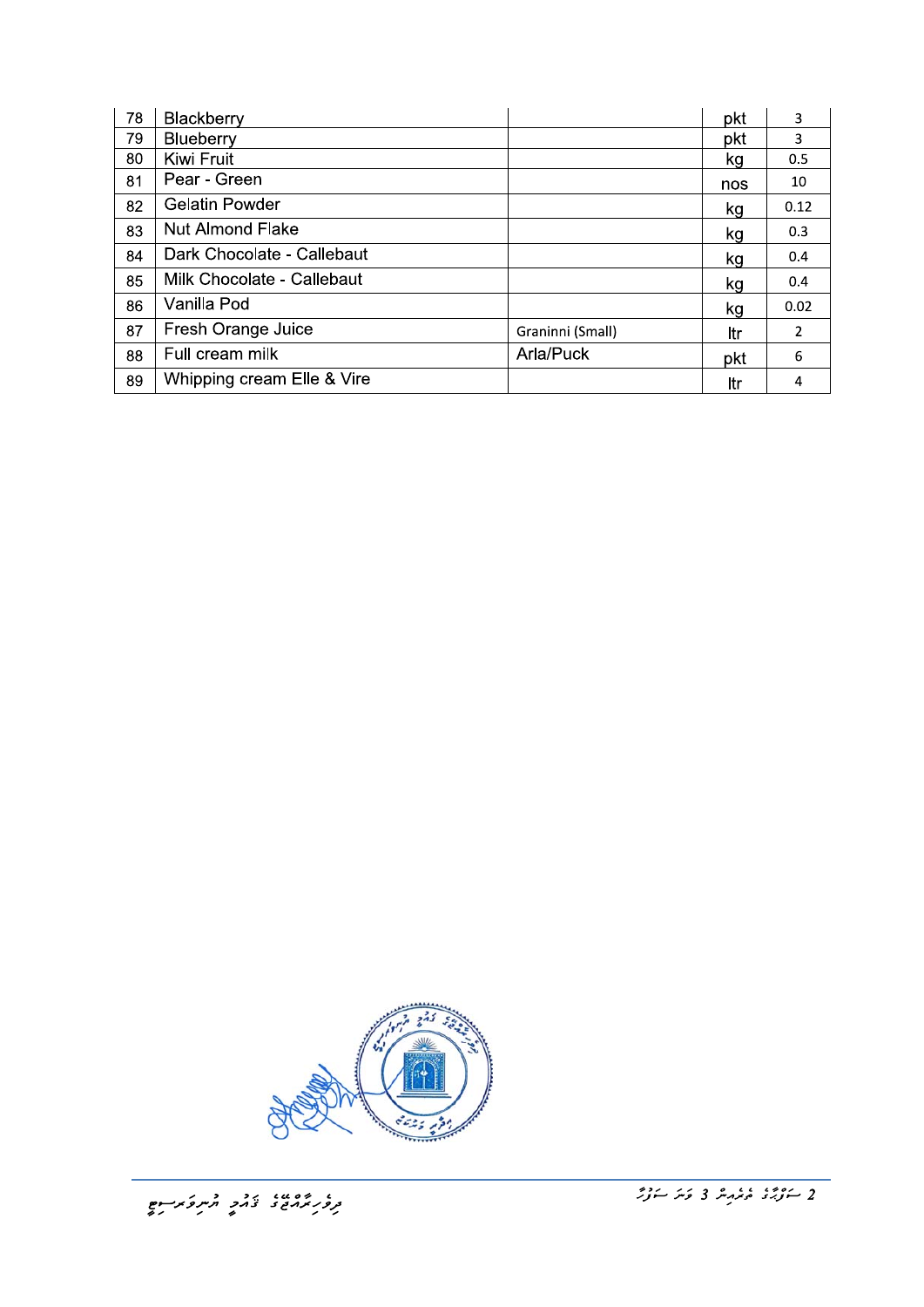|                | Item week 8 LIST 2                                                                   | <b>Description / Additional</b><br><b>Information</b> | Unit | ordered<br>QTY          |  |
|----------------|--------------------------------------------------------------------------------------|-------------------------------------------------------|------|-------------------------|--|
| 1              | Mangoes - Honey                                                                      |                                                       | kg   | $\overline{2}$          |  |
| $\overline{2}$ | Mangoes - Thai Sweet                                                                 |                                                       | kg   | 5                       |  |
| 3              | Mangoes Ripe                                                                         |                                                       | kg   | $\mathbf{1}$            |  |
| 4              | Oranges                                                                              |                                                       | nos  | 35                      |  |
| 5              | Pomegranate                                                                          |                                                       | nos  | $\mathbf{1}$            |  |
| 6              | Raspberry                                                                            |                                                       | kg   | 1.075                   |  |
| 7              | <b>Red Currant</b>                                                                   |                                                       | kg   | 0.5                     |  |
| 8              | Rock Melon                                                                           |                                                       | kg   | $\mathbf{1}$            |  |
| 9              | Strawberry                                                                           |                                                       | kg   | 4.25                    |  |
| 10             | Watermelon                                                                           |                                                       | kg   | $\overline{2}$          |  |
| 11             | Frozen Fruits Raspberry                                                              |                                                       | kg   | $\overline{2}$          |  |
| 12             | Frozen Mango Puree                                                                   | Ponthier / Boiron                                     | kg   | 1                       |  |
| 13             | <b>Pitted Black Olive</b>                                                            | 200g btl                                              | btl  | $\mathbf{1}$            |  |
| 14             | Linguine                                                                             |                                                       | pkt  | $\overline{\mathbf{4}}$ |  |
| 15             | Butter Unsalted (227 gm) Anchor                                                      |                                                       | рc   | 28                      |  |
| 16             | Cheese Cheddar                                                                       |                                                       | kg   | 0.2                     |  |
| 17             | Cheese Edam                                                                          |                                                       | kg   | 0.25                    |  |
| 18             | Cheese Feta in oil                                                                   |                                                       | kg   | 0.3                     |  |
| 19             | <b>Cheese Gruyere</b>                                                                |                                                       | kg   | $\mathbf{1}$            |  |
| 20             | Cheese Parmesan Block Grana Padano                                                   |                                                       | kg   | 0.475                   |  |
| 21             | <b>Cheese Cream</b>                                                                  |                                                       | kg   | 0.55                    |  |
| 22             | <b>Cheese Mozzarella Block</b>                                                       |                                                       | kg   | 0.03                    |  |
| 23             | <b>Cheese Mozzarella Diced</b>                                                       |                                                       | kg   | 0.25                    |  |
| 24             | <b>Cream Cooking Elle Vire</b>                                                       |                                                       | pkt  | 2                       |  |
| 25             | Cream Whipping - Lactofil                                                            |                                                       | pkt  | 5                       |  |
| 26             | Milk Powder                                                                          |                                                       | kg   | 0.5                     |  |
| 27             | Oil Cooking Vegetable                                                                |                                                       | ltr  | $\overline{2}$          |  |
| 28             | Oil Cooking Sunflower                                                                |                                                       | Itr  | $\mathbf{1}$            |  |
| 29             | Oil Olive                                                                            |                                                       | ltr  | $\overline{2}$          |  |
| 30             | Oil Olive - Extra Virgin                                                             |                                                       | ltr  | 1                       |  |
| 31             | Apple Cider Vinegar                                                                  |                                                       | btl  | $\mathbf{1}$            |  |
| 32             | <b>Bread Sandwich</b>                                                                | big                                                   | loaf | 4                       |  |
| 33             | <b>French Bread</b>                                                                  |                                                       | nos  | $\overline{2}$          |  |
| 34             | <b>Bread Crumbs - White Panko</b>                                                    |                                                       | pkt  | $\mathbf 1$             |  |
| 35             | Mayonnaise                                                                           |                                                       | btl  | $\mathbf{1}$            |  |
| 36             | <b>Brown Sugar</b>                                                                   |                                                       | kg   | $\mathbf{1}$            |  |
| 37             | Icing Sugar                                                                          |                                                       | kg   | 0.5                     |  |
| 38             | liquid Glucose                                                                       |                                                       | ltr  | 0.1                     |  |
| 39             | Brown Sugar - Light                                                                  |                                                       | kg   | $\mathbf 1$             |  |
| 40             | Caster Sugar                                                                         |                                                       | kg   | 5                       |  |
| 41             | Sea Salt                                                                             |                                                       | kg   | 1.25                    |  |
| 42             | Couscous                                                                             |                                                       | kg   | $\mathbf{1}$            |  |
| 43             | Ice Cream Vanilla                                                                    |                                                       | ltr  | $\overline{2}$          |  |
| 44             | Sour Cream                                                                           |                                                       | Itr  | $\mathbf{1}$            |  |
| 45             | All Purpose Flour                                                                    |                                                       | kg   | 3                       |  |
| 46             | <b>Bread flour</b>                                                                   |                                                       | kg   | $\mathbf 1$             |  |
| 47             | Corn Flour                                                                           |                                                       | kg   | $\mathbf{1}$            |  |
| 48             | Rice                                                                                 | Jasmine                                               | kg   | 6                       |  |
|                |                                                                                      |                                                       |      |                         |  |
|                | 2 ڪوپري مختبر پير 4 ڪير ڪوپر<br>، ده ،، ده ده مرکز استان<br>مرکز در ده در مرکز استان |                                                       |      |                         |  |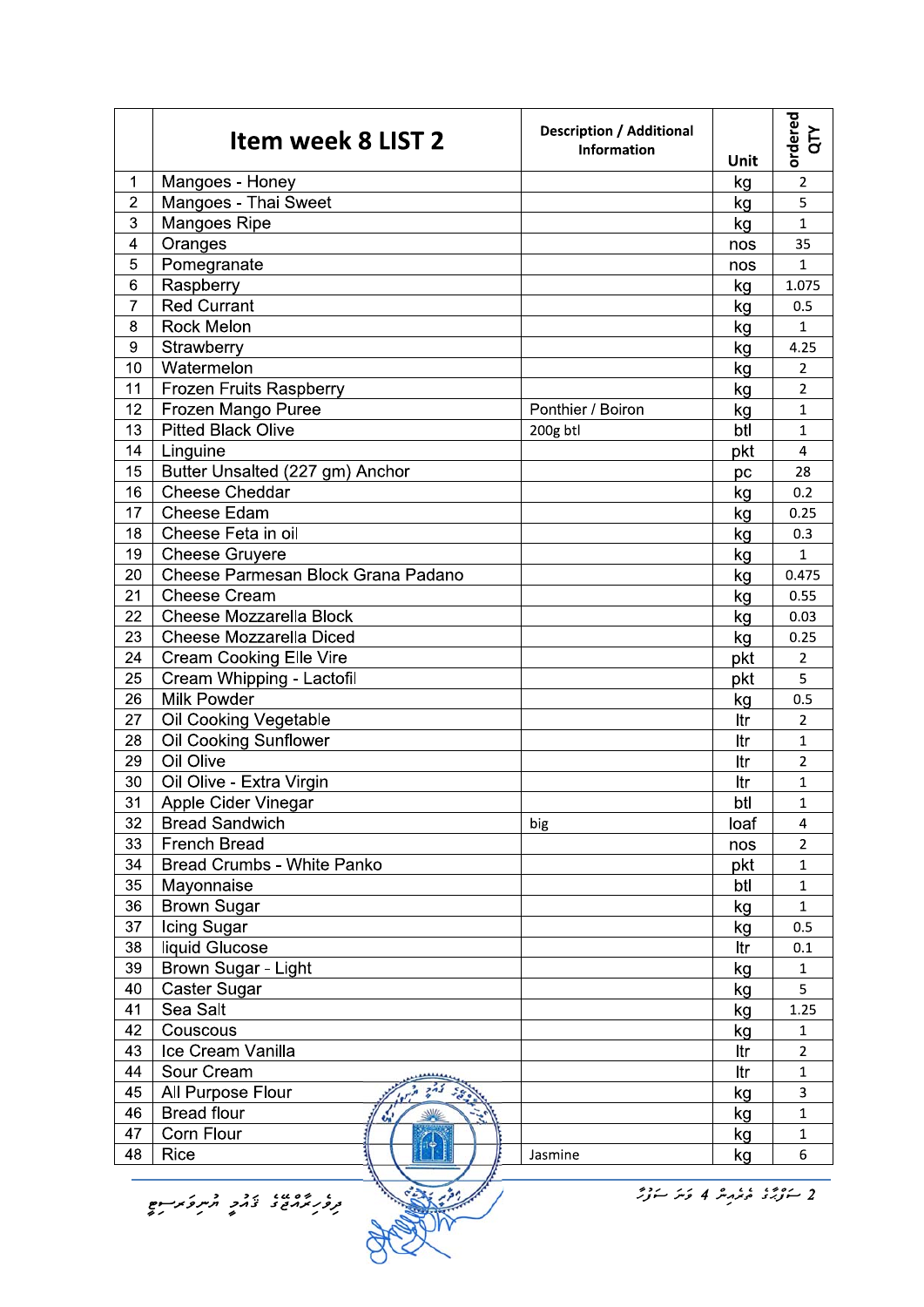| 49 | All Spice Powder              |              | kg  | 0.25           |
|----|-------------------------------|--------------|-----|----------------|
| 50 | <b>Chili Flakes</b>           |              | kg  | 0.1            |
| 51 | <b>Cinnamon Stick</b>         |              | kg  | 0.1            |
| 52 | <b>Dried Thyme</b>            |              | kg  | 0.02           |
| 53 | Nutmeg Powder                 |              | kg  | 0.1            |
| 54 | Paprika                       |              | kg  | 0.1            |
| 55 | Powder Garlic                 |              | kg  | 0.2            |
| 56 | <b>Horseradish Sauce</b>      |              | btl | $\mathbf{1}$   |
| 57 | LP Worchester Sauce (L&P)     |              | btl | $\mathbf{1}$   |
| 58 | <b>Tabasco Habanero Sauce</b> | big          | btl | $\overline{2}$ |
| 59 | <b>Tomato Puree</b>           |              | can | $\overline{4}$ |
| 60 | <b>Baking Powder</b>          |              | kg  | 0.1            |
| 61 | Nut Almond Whole              |              | kg  | 0.2            |
| 62 | <b>Nut Cashew</b>             |              | kg  | 0.1            |
| 63 | <b>Nut Peanut</b>             |              | kg  | 0.02           |
| 64 | Nut Pistachio                 |              | kg  | $\mathbf{1}$   |
| 65 | Pastry Filo                   | 1 pkt        | kg  | $\mathbf{1}$   |
| 66 | <b>Puff Pastry</b>            |              | kg  | 2.5            |
| 67 | Dark Chocolate - Callebaut    |              | kg  | 1.5            |
| 68 | Milk Chocolate - Callebaut    |              | kg  | $\mathbf{1}$   |
| 69 | <b>Spring Roll Sheet</b>      |              | kg  | 0.5            |
| 70 | Vanilla Pod                   |              | kg  | 0.21           |
| 71 | Vanilla Essence               |              | ml  | 25             |
| 72 | Disposable Piping Bag - Large |              | nos | 50             |
| 73 | Passionfruit                  |              | nos | 25             |
| 74 | Full cream milk               | Arla/Puck    | pkt | 12             |
| 75 | Plain yogurt                  |              | gm  | 1750           |
| 76 | Soda water                    |              | nos | 6              |
| 77 | Coriander powder              |              | pkt | $\mathbf{1}$   |
| 78 | Cumin powder                  | shan brand   | pkt | $\mathbf{1}$   |
| 79 | Thai chili paste              | Red          | kg  | 0.2            |
| 80 | <b>Micro Greens</b>           |              | gm  | 800            |
| 81 | ground almond                 | almond flour | Kg  | 0.02           |
| 82 | <b>Creme Fraiche</b>          |              | gm  | 800            |
| 83 | <b>Coriander Fresh</b>        |              | gm  | 300            |
| 84 | <b>Fresh Coriander</b>        |              | kg  | 0.3            |

- .<br>2. כ היוה הפזוגי מזקיות מיתכ תי-חסה פיניות המספריה המוקדות ההמיקים. כניות מכית כ
	- 3. موڭ، جەڭمامو سۇنجەم دەرى مۇروپى ئەرەپ ئۇ ئەھمەت 100 مىل ھەرد 1202 گە ھەر مەدە دىردى 12:00 گ مُ مِرِسْرِ procurement@mnu.edu.mv مَعِرِ mohamed.ibaad@mnu.edu.mv مَسْرِ خَرِمِوْ مُعَ بِمِسْرَ רוט מים גם בגום בם גוגגם במים המודדות בינדים בבינדים בינדים הבינדים בבינדים.<br>משייטיות וברופאיז ברופים בינדים מתפייטורים בינדים ברופכם, ויינדים ביות ובנידים ביות בינדים. 3345109 3345110 3345111 شرىم 3345148 شرى ودەدەر شەرىرى.



.<br>2 س*ۇرۇ* ئەمەمەر 5 كەنز سۇر*ۇر*